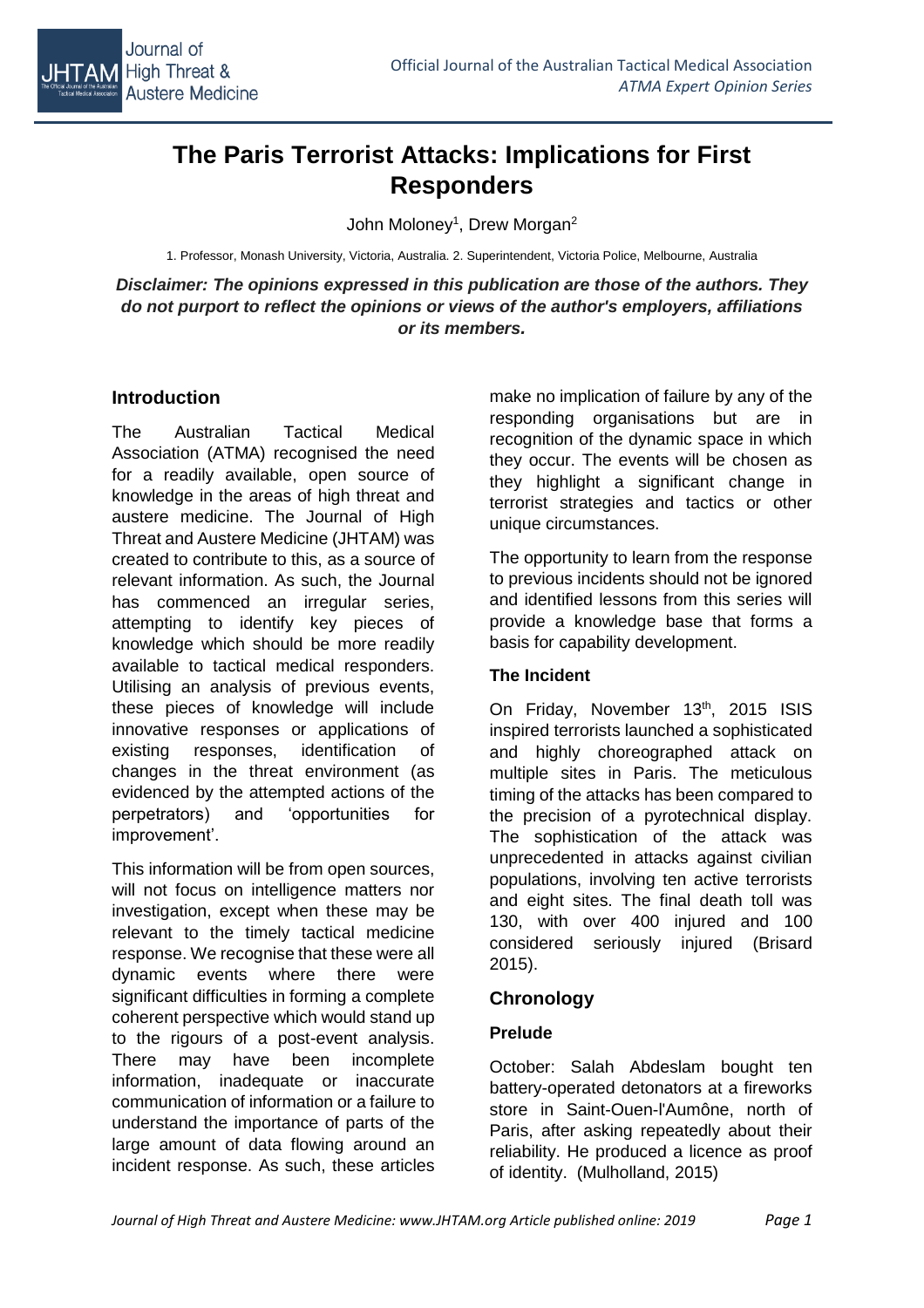12<sup>th</sup> November: Terrorists arrive in Paris in three rental cars.

13<sup>th</sup> November: Three terrorists are driven to the Stade de France by Salah Abdeslam.

At 2120, after failing to gain entrance to the Stade de France, a terrorist detonated his suicide vest, killing himself and a member of the public. The device was composed of triacetone triperoxide (TATP), with batteries and shrapnel (bolts, nails, etc.). This was followed, shortly after and in close proximity, by two further apparent suicide bombings, at 2130 and 2153. Approximately 72,000 people, including President Hollande, were attending an international soccer match at the stadium. This venue appears to have been the primary target of the plot. The soccer game continued until its conclusion, which was then followed by an orderly evacuation. The president had been removed earlier. The orderly crowd movement may have thwarted a component of the terrorist plans, as did their inability to gain entrance to the stadium.

At 2125 there were multiple people shot and injured in two restaurants – Le Carillon and Le Petit Cambodge - near the corner of Rue Albert and Bichat, followed shortly after, at 2132, by a similar event at nearby Rue de la Fontaine-au-Roi; La Café Bonne Bière and La Casa Nostra. These sites are approximately 2 km north of Bataclan Hall.

At 2136 there were further shootings at Rue de Charonne, and an explosion at Boulevade Voltaire at 2140. The explosion was the detonation of a suicide vest by Ibrahim Abdeslam, seriously injuring a waitress, but killing only himself. At this time, he still had 5 AK47 magazines available. These sites are about 2 kilometres to the southeast of Bataclan Hall. During subsequent police raids, a video of the café shooting was found.

Also, at 2140, three armed men with military type weapons entered the Bataclan Concert Hall, firing into the crowd. There are some reports of 'grenades', but these are inconsistent. The event was a concert by an American band 'Eagles of Death Metal'. There were approximately 1500 people present.

At approximately 2147, 2 local police officers responded to the Bataclan. One fired his weapon, hitting Foued Mohamed-Aggad in the chest, detonating his suicide vest. At about this time, the shooting ceased. The two remaining terrorist had already taken some of the concert goers' hostage on an upper floor and were shooting into the hall as well as into an alley beside the hall, into which many were attempting to escape.

At 2215, the BRI (Brigade de Recherche et d'Intervention) and RAID (Recherche, Assistance, Intervention, Dissuasion) arrived at the Bataclan and at 0020 they entered the building. Following an interaction with the law enforcement, one suicide vest worn by one of the remaining two terrorist was detonated, the other was shot by police. (Pfeifer)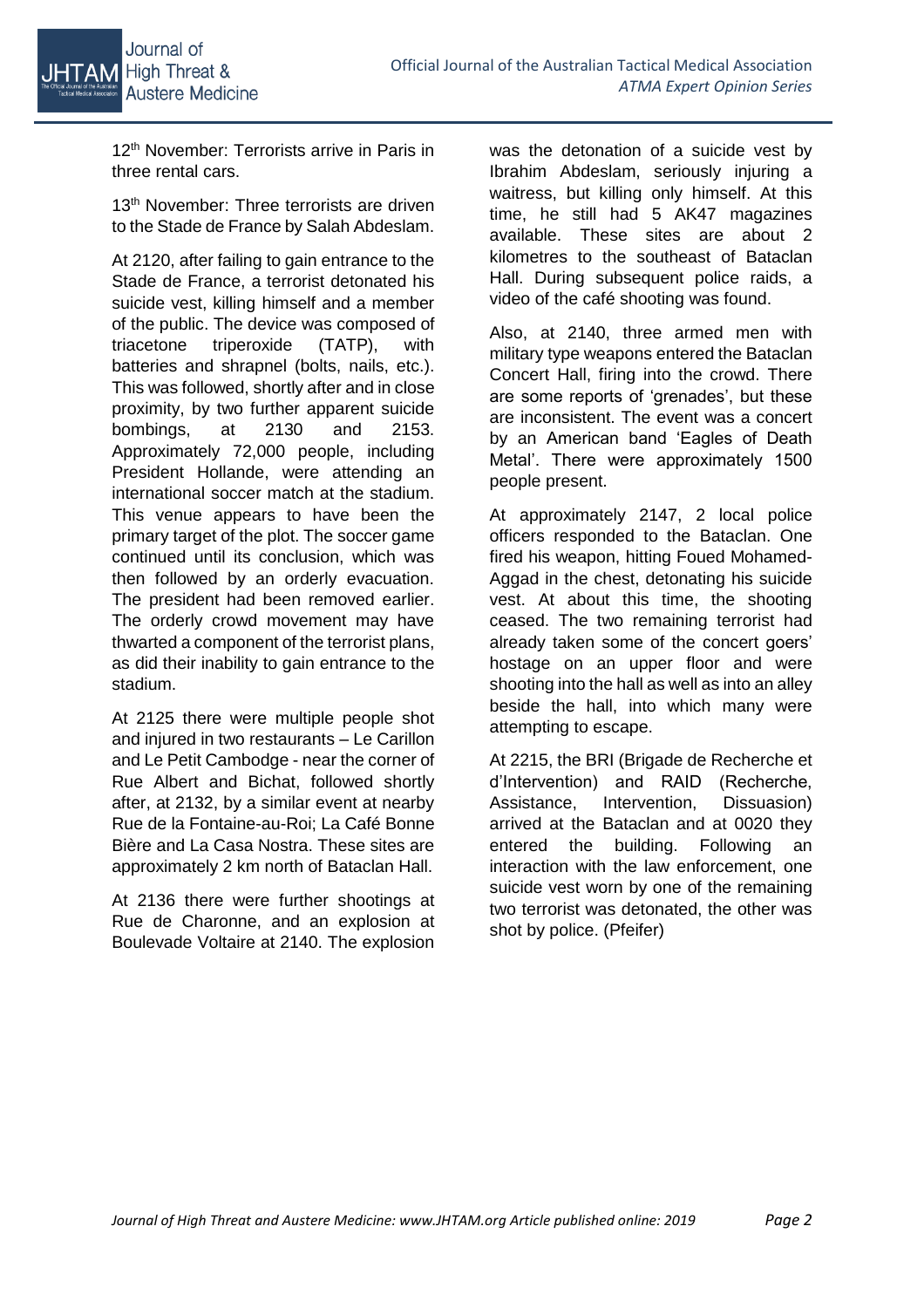#### Friday November the 13<sup>th</sup>

3 different commandos : multisite attacks



The multisite plan for terrorist attacks

Figure 1: Multisite Plan for Terrorist Attacks (Carli, 2017)

## **Terrorist Cells**

#### **Stade de France – Black Renaut Clio**

- 1.) Salah Abdeslam arrested.
- 2.) Bilal Hadfi deceased at scene.
- 3.) Ahmad al Mohammed deceased at scene.
- 4.) M al Mahmod deceased at scene

#### **Bataclan – Black Volkswagen Polo**

- 5.) Ismael Mostefai deceased at scene.
- 6.) Samy Amimour deceased at scene.
- 7.) Foued Mohamed-Aggad deceased at scene.

#### **Mobile Team – Black Seat Leon**

- 8.) Brahim Abdeslam deceased at scene.
- 9.) Chakib Akrouh- deceased during subsequent police raid.
- 10.) Abdelhamid Abaaoud deceased during subsequent police raid.

Abdelhamid Abaaoud, who had previously appeared in ISIS videos, is thought to have been the mastermind of the attack and to have been present during the café shootings. His fingerprints were found on one of three AK47s found in the black Seat Leon used in the attacks and abandoned in Montreuil. He was seen on CCTV entering

nearby Croix de Chavaux station. He returned to the area of the Bataclan, with analysis of his mobile phone signals placing him in the vicinity of the attacks between 2220 and 0028. Crouching in a doorway, there are suggestions that he was monitoring and controlling the plot, and even giving direct orders and instructions to the team inside the Bataclan. Earlier phone records showed Abaaoud had similarly controlled Bilal Hadfi, one of the suicide bombers at the Stade de France. The French prosecutor believes that Abaaoud was also involved in a plot to attack a commercial centre and a police station near La Defence on the 14<sup>th</sup> or 15<sup>th</sup> of November. It is unclear whether he was wearing a suicide vest, nor how he left the area of the Bataclan. He was killed in a police raid on November 19<sup>th</sup> (Van Vlierden 2015).

Salah Abdeslam, the brother of Ibrahim, is reported to have driven the terrorists to the Stade, in a rented black Renault Clio. Following this, he was known to have been involved with the shootings at La Casa Nostra, having been seen there on CCTV. Leaving this scene and wearing a suicide vest he abandoned his car at Place Albert Kahn. His apparent target had been Brasserie Barbes, in the Montmartre area. His suicide vest, without its detonator, was found in a bin in Mountrouge. He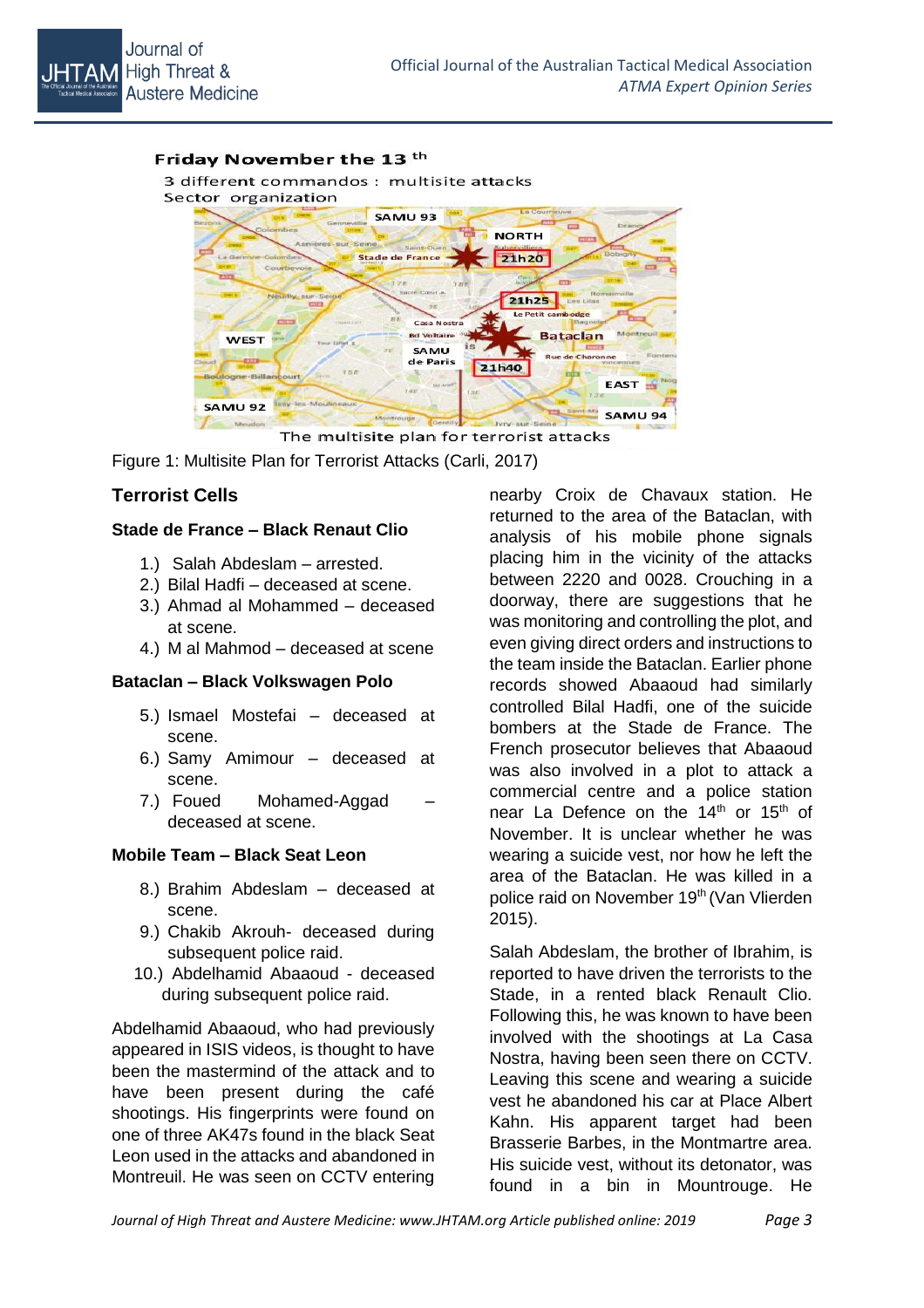

abandoned that part of the plan, and made his way back to Belgium, where he was arrested in March 2016 (Counter Extremism Project).

It is not uncommon for siblings, or other close relatives, to be involved in terrorist plots. Siblings have been involved in September 11, Charlie Hebdo, Boston and Brussels attacks. It decreases the risk of interdiction by intelligence agencies monitoring electronic communication. It probably decreases the withdrawal from the plan once it has commenced (Hafez 2016).

## **Implications for Tactical Medical Planning and Response**

These were complex and coordinated attacks. Some of the terrorists remained at one site (Stade-de-Paris and Bataclan Hall) whilst the others were mobile, moving from Rue Albert to Boulevade Voltaire. The targets of the 'mobile' terrorists were on either side of Bataclan and could potentially have encountered emergency responders en route to a previous event. The mobile terrorists utilised military style weapons and explosives. A Basic Life Support (BLS) vehicle was in the location of the shooting at Rue Bichat as it began and was shot at by the terrorists. (Lesaffre, 2017) **Emergency responders may encounter terrorists whilst the terrorist is mobile, between targets, or be in the vicinity of the attack. They need to maintain situational awareness from the time of dispatch, rather than from arrival at a staging post.**

Seven of the terrorists died during the attacks. Two died during police raids a few days later. During the raid, Chakib Akrouh, one of the perpetrators of the restaurant shootings, detonated a suicide vest. As he left the restaurant, he would have still had the suicide vest. Whether he had ammunition is unknown. A presumption that 'suicide terrorists' will die during the initial attacks may not be accurate (Stratfor). **Emergency responders may encounter terrorists whilst the 'suicide' terrorist is actively withdrawing from the event. Again, there is a need to maintain situational awareness from the time of dispatch.**

It appears that the goal of the terrorists at Stade-de-Paris was for one to enter the stadium and to then detonate his device. The fleeing crowd would then be rushing towards the two terrorists outside the stadium, who could then activate their devices. Emergency response agencies are aware of the second device, placed in a position where these agencies will either stage or respond to an event. There have been instances where there has been a test of this strategy, where a 'small' event is initiated to ascertain the emergency responder's response (Washington Times, 2017). **Emergency responders and their agencies need to be aware that terrorists may develop plans based upon the probable response of the crowd and first responders and manage this appropriately (Frietas 2016).**

This would include a significant awareness of the potential of risks at sites chosen as staging and command centres. Six people, including detectives and reporters, were injured by a secondary device responding to the 1997 Sandy Springs bombings, arranged by the Atlanta's Centennial Olympic Park bomber, Eric Rudolph (Department of Justice, 1998).

Timely analysis of the suicide vests at the Stade identified the explosive (TATP), helping with the planning for the Bataclan response. **Investigation and related intelligence may be extremely relevant to first responders (Royal, 2017).**

Coordination of the attacks, utilising mobile phones, whilst observing the response, continued during their implementation, potentially responding to the Emergency Response. During the investigation, a cell phone found in a bin near the Bataclan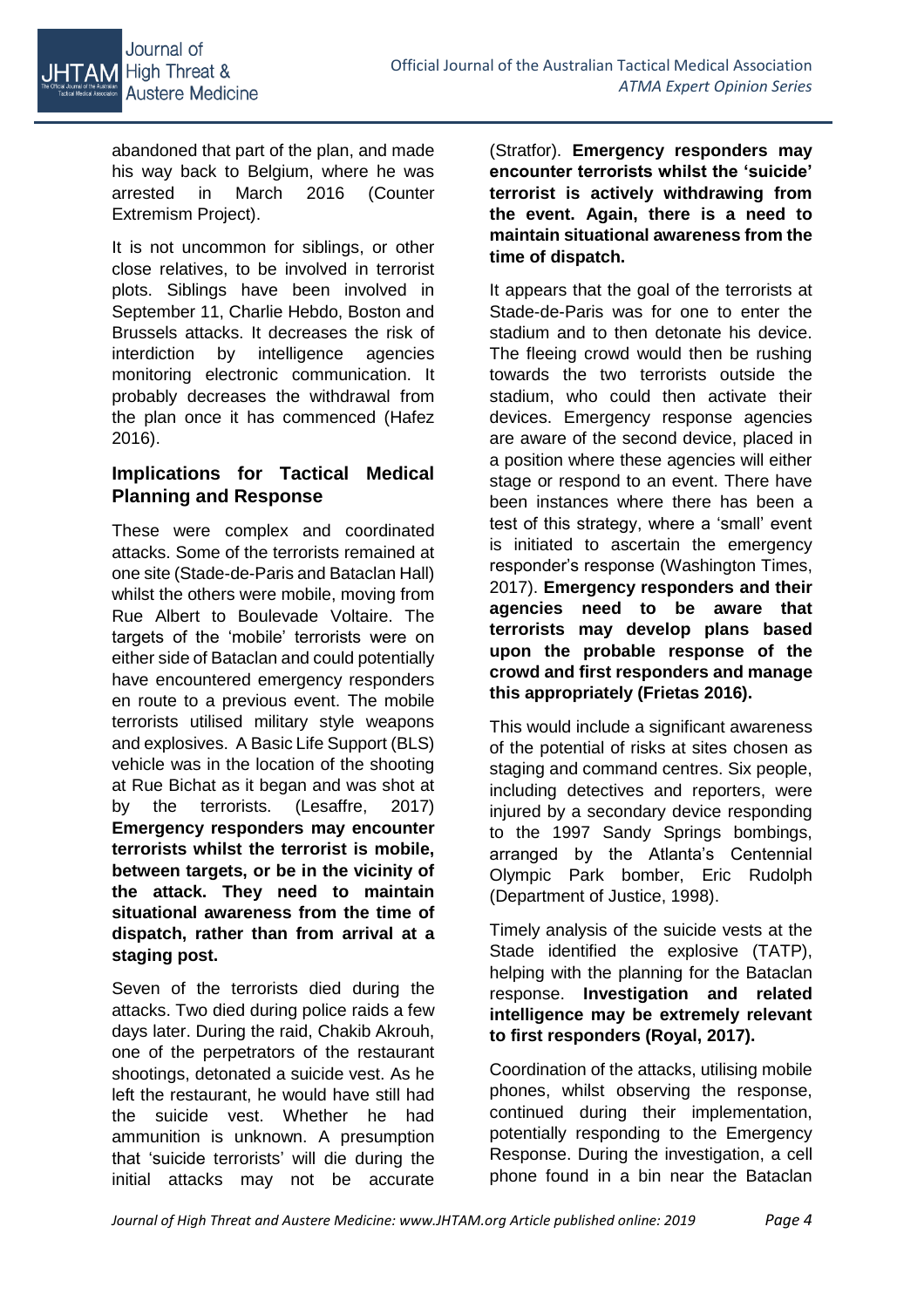

contained detailed information about the attack, the floor plan for the Bataclan and a text message sent during the attacks (21:42) - "*On est parti en commence*." (Translation: "We have left, we are starting.") (Williams 2016) **Emergency responders and their agencies need to be aware that terrorists may modify plans based upon the actual behaviour of the crowd and first responders. Emergency response agencies may need to manage this and recognise the potential intelligence value of these observations.**

The timing of the various events suggests an attempt to spread the first responder resources across multiple sites in the city. If the events at Stade-de-France had eventuated as the planning seemed to suggest, there could have been hundreds of injured victims. This would have occurred 20 minutes prior to the beginning of the events at the Bataclan. Significant numbers of police and health resources would already be en route to the first event (Williams 2016). **Centralised commanders and incident controllers must be aware of the concept of distracting events.** This does not preclude sending significant resources to the primary event, but the potential need to extricate and redeploy some of these should be considered during the planning phases of emergency management. There is also a risk that further events may not follow immediately afterwards but may be delayed for hours or days. **Centralised commanders and incident controllers must be aware of the need to 'reset', to facilitate a response to the next event (Straub, Zeunik & Gorban 2017).** Of interest, the Paris Fire Brigade (BSPP) was at 100% response capability at 0800 the following morning, having responded to a building fire at 0512.

At least nine terrorists wore suicide vests. It is certainly possible that one of these could have acted as a victim and detonated his device in a casualty collection point (CCP), injuring victims and first responders. **All victims should be searched prior to being admitted to a CCP or transported away from the scene.**

A patrolman entered the Bataclan, violating the established protocol – secured the scene and awaited backup. He engaged one of the attackers, shooting him, which detonated his suicide vest. The terrorist died, but from that moment on, there were no further hostage deaths. **Appropriate, early and active engagement with active shooters is likely to save lives (Police Executive Research Forum 2014).**

There is amateur video footage from behind the Bataclan, filmed by reporter Daniel Psenny. It shows people trying to escape, whilst being shot at from within the Bataclan. Daniel was also shot in the arm, eventually losing consciousness prior to transport to hospital. **The event envelope is likely to be larger than first thought. Injured and deceased may be outside what appears to be the incident site (Lombardo 2018).** The footage includes a pregnant woman clinging to an upper storey window frame, others jumping from first and second stories. **The demographics of terrorist victims reflect the population, whether targeted or opportunistic, including children, pregnant women and the elderly.**

**Injuries may be sustained in attempts to leave the scene. These injuries may also be combined with injuries from the attack.**

The suicide vests were of such potency that Ismail Mostefai was identified by his severed finger. Another was reported to have been identified by a skin sample. Despite this, there was only one victim killed by the suicide vests – outside the Stade. **The ability for improvised explosive devices to kill and injure is dependent on multiple factors, including location (open or enclosed spaces) and presence of shrapnel**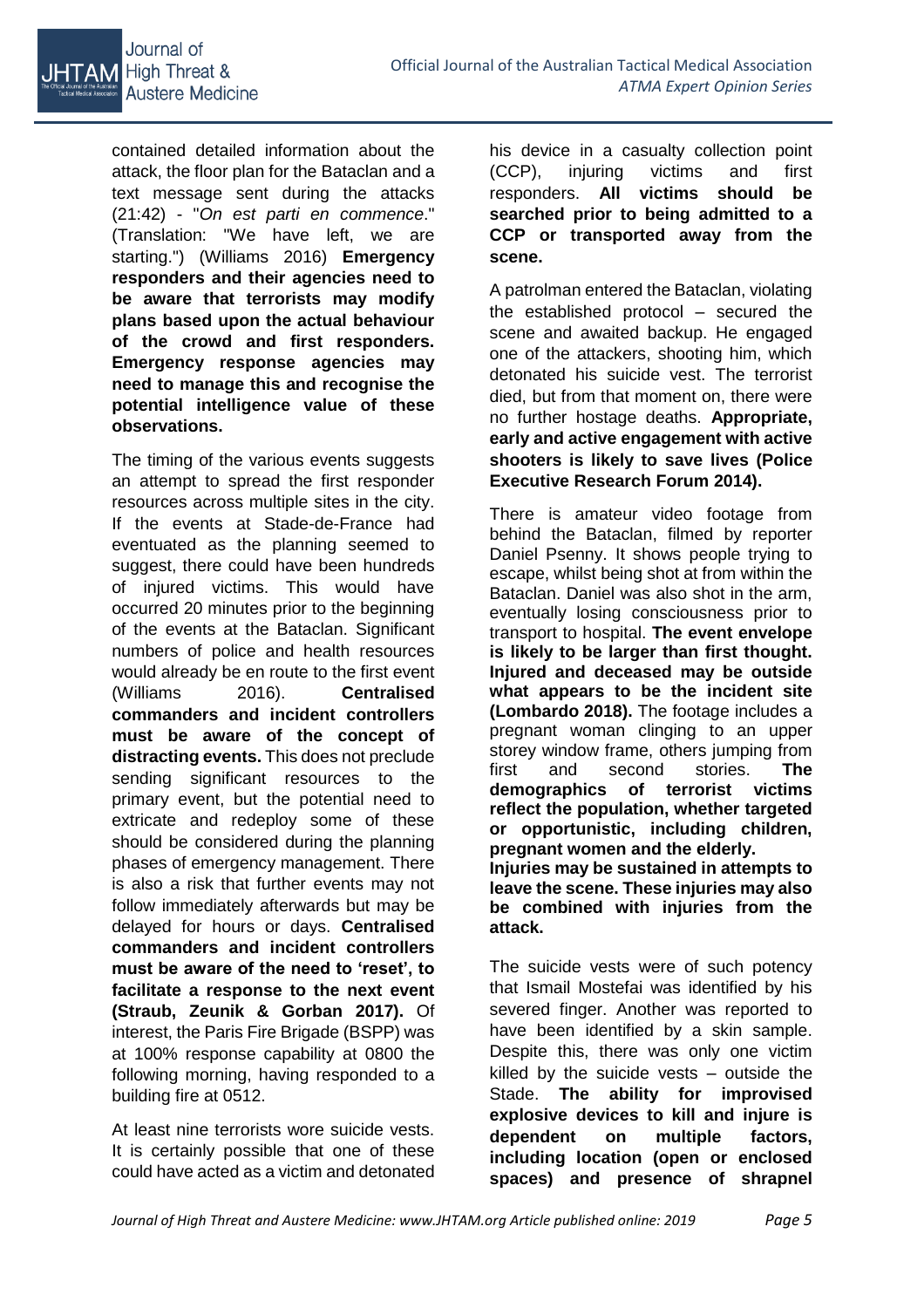

## **(Aharonson-Daniel, Peleg & the ITG 2005).**

Extrication of patients from the Bataclan was recognised as a significant issue, with many carried on police officers' backs and from crowd barriers taken from the vicinity. (Service médical du RAID, 2016) **High risk venues, as well as first response agencies could consider having a stock of lightweight, soft lifters to aid in efficient patient movement.**

Immediate access to tourniquets for first responders is likely to be severely limited. Bystanders used clothing and belts as haemostatic adjuncts. **High risk venues and/or events could consider having a stock available for first responders. In addition, responding agencies could consider having a readily available and accessible stockpile.** Whether these are

positioned in population centres or attached to first responder platforms could be considered (Lenworth et. al. 2015).

In researching this paper, there are a number of variations on the chronology of the events. The times used in this paper are those provided by French prosecutor Francois Molins on November 14<sup>th</sup>. **Responders must be aware of inaccuracies of timing, particularly as it relates to clinical decisions.** For example, "how long has the patient been in cardiac arrest?" "Was 2200 5 minutes ago, or 15 minutes ago?"

There are multiple sources of information, related to the Paris 2015 terrorist attacks and other events. **Collating, analysing, publishing and studying this information can lead to improved future emergency responses.**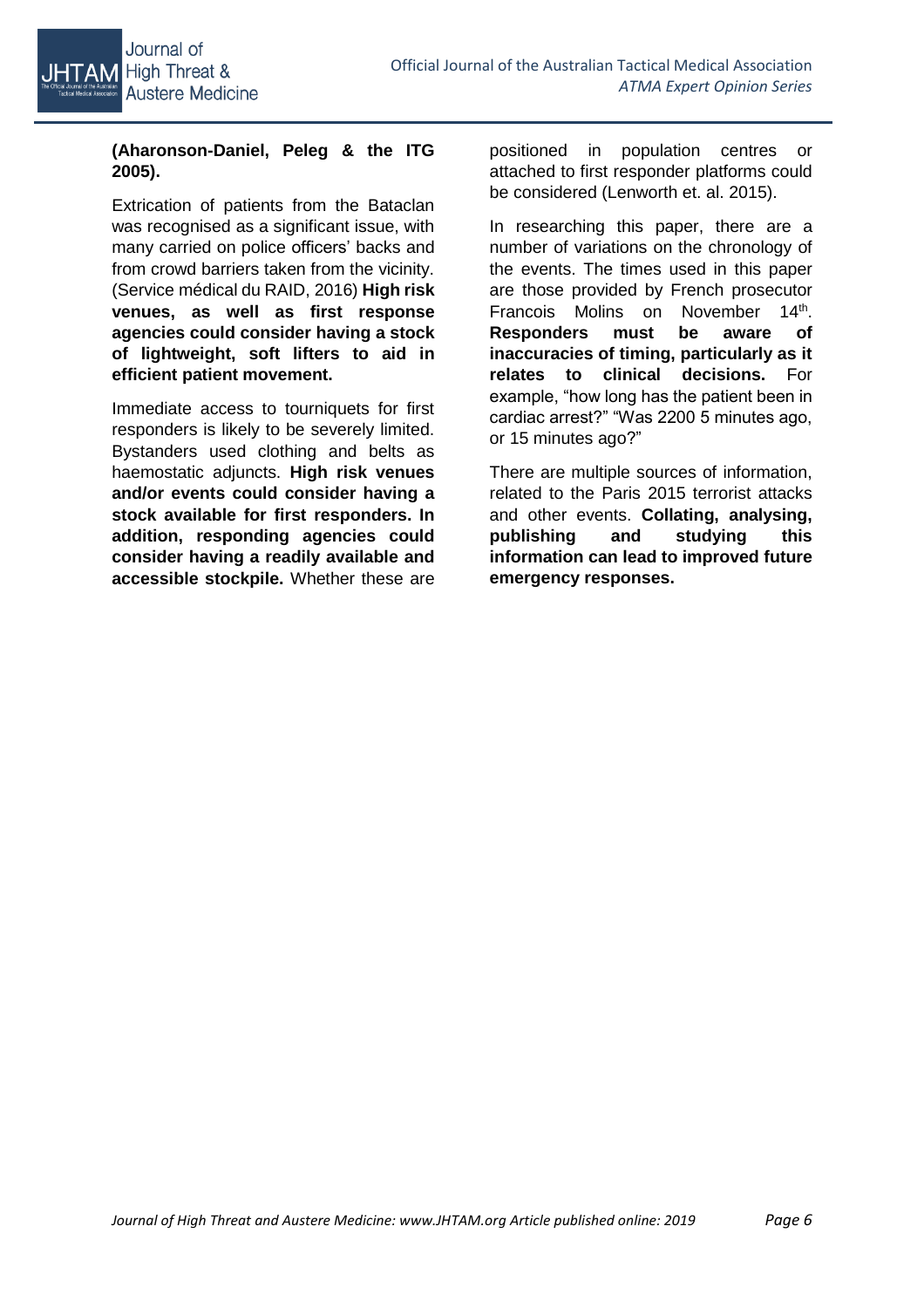

### **References**

Aharonson-Daniel, L, Peleg, K & the ITG\* 2005, 'The epidemiology of terrorism casualties', Scandinavian Journal of Surgery, vol. 94, viewed 1532hrs 28/05/2019 <https://journals.sagepub.com/doi/pdf/10.1177/145749690509400302> \*Israel National Center for Trauma and Emergency Medicine Research, The Gertner Institute for Epidemiology and Health Policy Research, Sheba Medical Center, Tel Hashomer, Israel

Brisard, J.C, 2015, 'The Paris Attacks and the Evolving Islamic State Threat to France', CTC Sentinel, vol. 8, issue 11, pp 5, 7-8

Carli, P. (2017) Experiences from the Paris attacks Nov 13th 2015, viewed 1145 6/6/2019 <https://www.slideshare.net/scanfoam/experiences-from-the-paris-attacks-nov-13th-2015>

Counter Extremism Project, 'Salah Abdeslam' viewed 2132hrs 28/05/2019 <https://www.counterextremism.com/extremists/salah-abdeslam>

Department of Justice 1998, 'Eric Rudolph charged in central olymic park bombing' viewed 1952hrs 19/05/2019<https://www.justice.gov/archive/opa/pr/1998/October/477crm.htm>

Frietas, R.L, 2016, 'Scene Safety and Situational Awareness in Disaster Response' pp 255, in Ciottone, G.R, 2016 "Ciottone's Disaster Medicine", Elseiver, Philadelphia, 2016

Hafez, M.M, 2016, 'The Ties that Bind: How Terrorists Exploit Family Bonds ', CTC Sentinel, vol. 9, issue 2, pp 15

Lenworth M. J, Jr. and the Joint Committee to Create a National Policy to Enhance Survivability from Intentional-Mass Casualty and Active Shooter Events, 2105, 'The Hartford Consensus III: Implementation of bleeding control', viewed 1914hrs 21/04/2019 <https://www.bleedingcontrol.org/~/media/bleedingcontrol/files/compendiumhciii.ashx>

Lesaffre, X., Tourtier, J.P., Violin, Y., et al., 2017. Remote damage control during the attacks on Paris: lessons learned by the Paris Fire Brigade and evolutions in the rescue system. *Journal of trauma and acute care surgery*, *82*(6S), pp.S107-S113

Lombardo, J, 2018, *Report from the Las Vegas Metropolitan Police Department's Force Investigatin Team on the shooting that occurred on October 1, 2017, at 3901 s. Las Vegas Boulevard at the Route 91 Harvest Music Festival.* pp 77-78 viewed 1944hrs 21/04/2019 [https://www.lvmpd.com/en-us/Documents/1-October-FIT-Criminal-Investigative-Report-](https://www.lvmpd.com/en-us/Documents/1-October-FIT-Criminal-Investigative-Report-FINAL_080318.pdf)[FINAL\\_080318.pdf](https://www.lvmpd.com/en-us/Documents/1-October-FIT-Criminal-Investigative-Report-FINAL_080318.pdf)

Mulholland, R., 2015, 'Paris terror attack suspect 'bought detonators from fireworks shop', The Telegraph, viewed at 1137 6/6/2019 [https://www.telegraph.co.uk/news/12023370/Paris](https://www.telegraph.co.uk/news/12023370/Paris-terror-attack-ringleader-bought-detonators-from-fireworks-shop.html)[terror-attack-ringleader-bought-detonators-from-fireworks-shop.html](https://www.telegraph.co.uk/news/12023370/Paris-terror-attack-ringleader-bought-detonators-from-fireworks-shop.html)

National Academies 'IED Attack Improvised Explosive Devices' A fact sheet from the National Academies and the Department of Homeland Security, viewed 1241hrs 06/01/2019 [https://www.dhs.gov/xlibrary/assets/prep\\_ied\\_fact\\_sheet.pdf](https://www.dhs.gov/xlibrary/assets/prep_ied_fact_sheet.pdf)

Pfeifer, J.W, 'International Anti-Terrorism Preparedness', Fire Department New York, viewed at 1059hrs 01/06/2019 [https://www.hks.harvard.edu/sites/default/files/centers/research](https://www.hks.harvard.edu/sites/default/files/centers/research-initiatives/crisisleadership/files/Pfeifer_2016-4-wnyf%2BInternational_anti-terrorism.pdf)[initiatives/crisisleadership/files/Pfeifer\\_2016-4-wnyf%2BInternational\\_anti-terrorism.pdf](https://www.hks.harvard.edu/sites/default/files/centers/research-initiatives/crisisleadership/files/Pfeifer_2016-4-wnyf%2BInternational_anti-terrorism.pdf)

Police Executive Research Forum, 2014, 'The Police Response to Active Shooter Incidents' Critical Issues in Policing Series, pp 5 & 40, viewed 0621hrs 22/05/2019